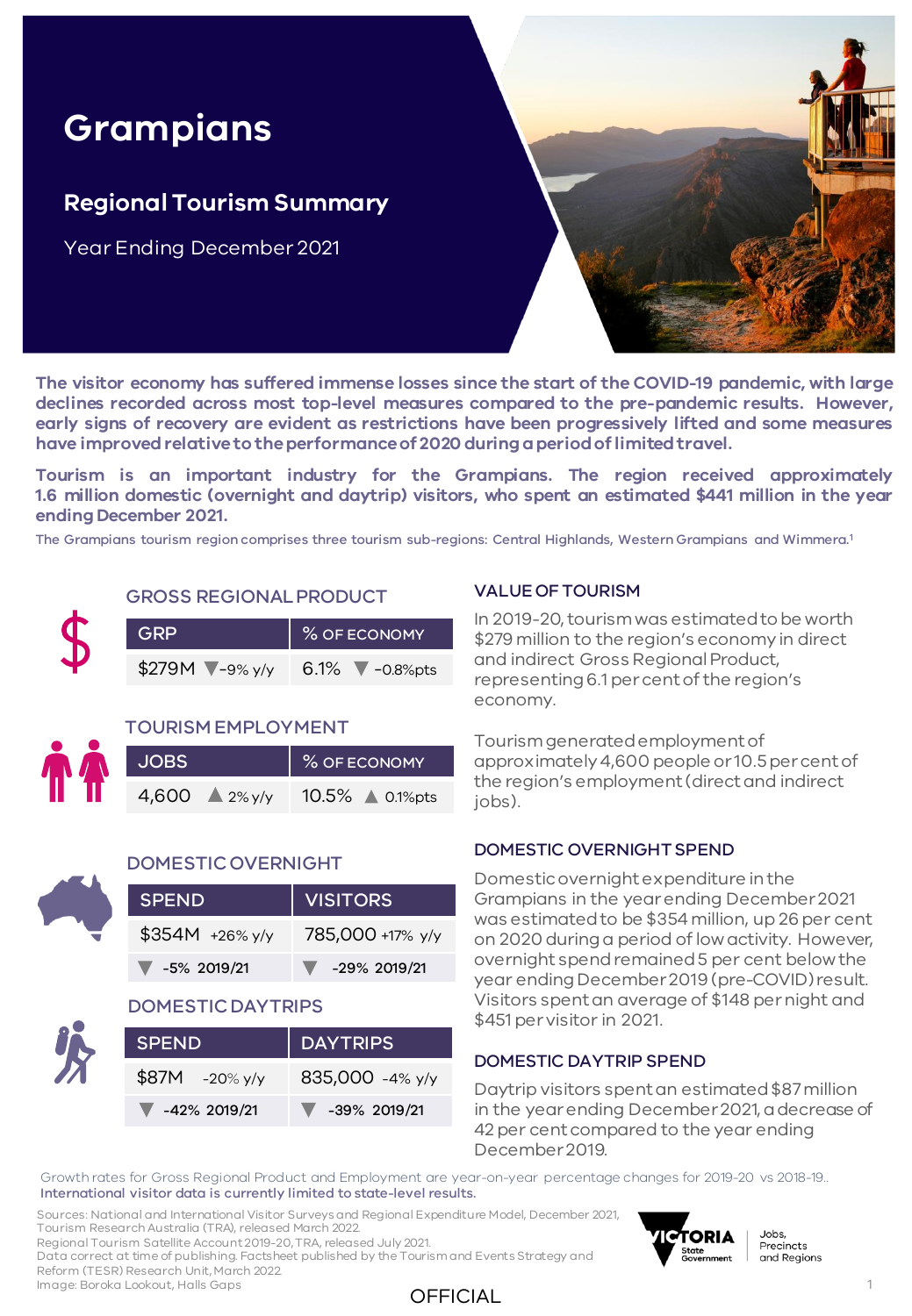## **Grampians**

#### **Key Regional Tourism Statistics**

| <b>Tourism Economic Contribution</b> |      |      |      |      |       | 2014-15 2015-16 2016-17 2017-18 2018-19 2019-20 | <b>YOY</b><br>change<br>$(2019-20)$<br>$(\%)$ |
|--------------------------------------|------|------|------|------|-------|-------------------------------------------------|-----------------------------------------------|
| <b>Gross Regional Product (GRP)</b>  |      |      |      |      |       |                                                 |                                               |
| Direct GRP (\$m)                     | 117  | 117  | 130  | 141  | 158   | 148                                             | $-7%$                                         |
| Indirect GRP (\$m)                   | 110  | 112  | 123  | 134  | 149   | 131                                             | $-12%$                                        |
| Total GRP (\$m)                      | 227  | 229  | 253  | 274  | 307   | 279                                             | -9%                                           |
| Direct GRP (%)                       | 3.0% | 3.1% | 3.2% | 3.3% | 3.6%  | 3.2%                                            | $-0.3%$ pts                                   |
| Indirect GRP (%)                     | 2.9% | 3.0% | 3.0% | 3.1% | 3.3%  | 2.9%                                            | $-0.5\%$ pts                                  |
| Total GRP (%)                        | 5.9% | 6.1% | 6.2% | 6.4% | 6.9%  | 6.1%                                            | $-0.8%$ pts                                   |
| <b>Persons Employed</b>              |      |      |      |      |       |                                                 |                                               |
| Direct Employment (000s)             | 2.8  | 2.8  | 3.1  | 3.4  | 3.6   | 3.8                                             | 5%                                            |
| Indirect Employment (000s)           | 0.6  | O.6  | 0.7  | 0.8  | O.9   | 0.8                                             | $-10%$                                        |
| <b>Total Employment (000s)</b>       | 3.4  | 3.5  | 3.8  | 4.1  | 4.5   | 4.6                                             | $2\%$                                         |
| Direct Employment (%)                | 7.3% | 7.1% | 7.6% | 8.0% | 8.4%  | 8.7%                                            | $0.3%$ pts                                    |
| Indirect Employment (%)              | 1.6% | 1.6% | 1.7% | 1.8% | 2.0%  | 1.8%                                            | $-0.2%$ pts                                   |
| Total Employment (%)                 | 8.9% | 8.7% | 9.3% | 9.8% | 10.4% | 10.5%                                           | $0.1%$ pts                                    |

| <b>Visitors, Nights and Expenditure</b>        | <b>YE Dec</b><br>2016 | 2017                     | YE Dec YE Dec YE Dec YE Dec<br>2018 | 2019  | 2020  | <b>YE Dec</b><br>2021 | <b>YOY</b><br>change<br>(YE Dec<br>2020-21)<br>(%) | 2 year<br>change<br>(YE Dec<br>$2019 - 21$<br>$(\%)$ | <b>YE Dec</b><br>2021 Share<br><b>Total</b> |
|------------------------------------------------|-----------------------|--------------------------|-------------------------------------|-------|-------|-----------------------|----------------------------------------------------|------------------------------------------------------|---------------------------------------------|
| <b>Domestic</b>                                |                       |                          |                                     |       |       |                       |                                                    |                                                      |                                             |
| Daytrip visitors (000's)                       | 1,089                 | 1,269                    | 1,207                               | 1,378 | 869   | 835                   | $-4%$                                              | $-39%$                                               | 51.5%                                       |
| Overnight visitors (000's)                     | 786                   | 995                      | 1,104                               | 1,108 | 674   | 785                   | 17%                                                | $-29%$                                               | 48.5%                                       |
| Total domestic visitors (000's)                | 1,875                 | 2,264                    | 2,311                               | 2,486 | 1,543 | 1,620                 | 5%                                                 | $-35%$                                               | 100.0%                                      |
| Visitor nights (000's)                         | 1,902                 | 2,565                    | 2.974                               | 2,677 | 1,836 | 2,393                 | 30%                                                | $-11%$                                               | 100.0%                                      |
| Length of stay (nights)                        | 2.4                   | 2.6                      | 2.7                                 | 2.4   | 2.7   | 3.0                   |                                                    |                                                      |                                             |
| Daytrip Expenditure (\$m)                      | 119                   | 126                      | 119                                 | 149   | 108   | 87                    | $-20%$                                             | $-42%$                                               | 19.7%                                       |
| Daytrip spend per trip                         | 109                   | 100                      | 98                                  | 108   | 125   | 104                   |                                                    |                                                      |                                             |
| Domestic Overnight Expenditure (\$m)           | 175                   | 342                      | 331                                 | 374   | 282   | 354                   | 26%                                                | $-5%$                                                | 80.3%                                       |
| Domestic Overnight Spend per Visitor (\$)      | 223                   | 344                      | 300                                 | 338   | 418   | 451                   |                                                    |                                                      |                                             |
| Domestic Overnight Spend per Night (\$)        | 92                    | 133                      | 111                                 | 140   | 153   | 148                   |                                                    |                                                      |                                             |
| Total Domestic Expenditure (\$m)               | 294                   | 469                      | 450                                 | 523   | 390   | 441                   | 13%                                                | $-16%$                                               | 100.0%                                      |
| International                                  |                       |                          |                                     |       |       |                       |                                                    |                                                      |                                             |
| Overnight visitors (000's)                     | 49                    | 52                       | 51                                  | 57    | 16    | ٠                     | $\overline{\phantom{a}}$                           | $\sim$                                               | ٠                                           |
| Visitor nights (000's)                         | 272                   | 352                      | 372                                 | 276   | ÷     | ۰                     | ۰                                                  |                                                      |                                             |
| Length of stay (nights)                        | 5.5                   | 6.8                      | 7.3                                 | 4.8   | ÷     | ۰                     |                                                    |                                                      |                                             |
| International Overnight Expenditure (\$m)      | 13                    | $\overline{\phantom{a}}$ | $\overline{\phantom{0}}$            | 20    | ۰     | ۰                     | $\overline{\phantom{a}}$                           | $\overline{\phantom{a}}$                             | ۰                                           |
| International Overnight Spend per Visitor (\$) | 266                   | ٠                        |                                     | 350   | ÷     | $\overline{a}$        |                                                    |                                                      |                                             |
| International Overnight Spend per Night (\$)   | 48                    | ۰                        |                                     | 73    | ۰     |                       |                                                    |                                                      |                                             |

For year ending December 2021, international visitor data is currently limited to state-level results.

Sources: National and International Visitor Surveys and Regional Expenditure Model, December 2021, TRA, released March 2022.

Regional Tourism Satellite Account 2019-20, TRA, released July 2021.

Improvements in the NVS methodology has resulted in a break in series. Please use caution when comparing 2020 and 2021 results with previous time periods and releases.

For further information on methodology changes and impacts refer to the TRA NVS Methodology.

Note: Figures noted as '-' are under the publishable threshold. Factsheet published by the TESR Research Unit, March 2022



Jobs,<br>Precincts<br>and Regions